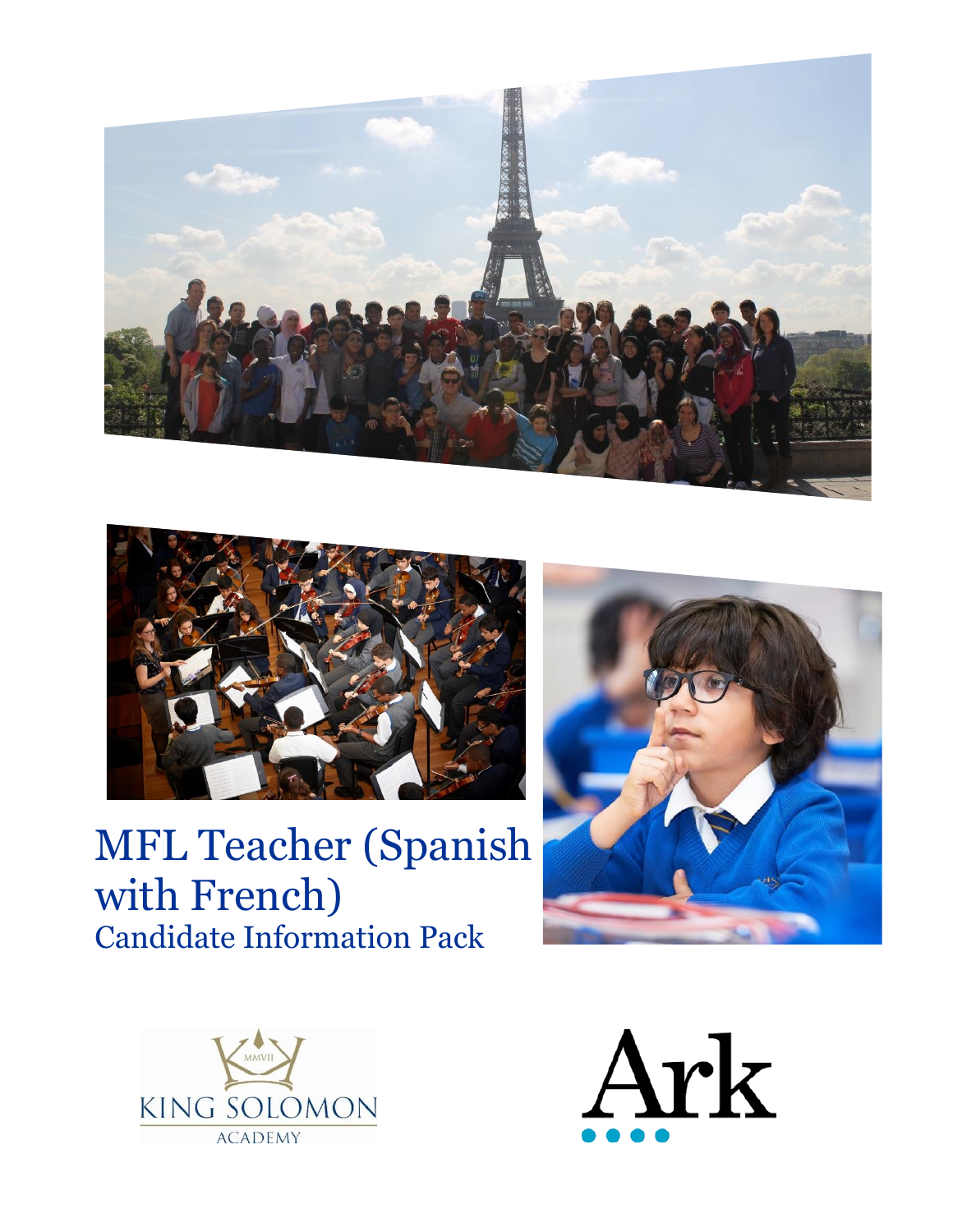#### Dear Candidate,

Since inception, King Solomon Academy has consistently been one of the highest performing non-selective schools in the country. We are redefining what is possible and we are seeking an exceptional teacher of MFL, ready to contribute to the MFL department in our high-performing school. This is a unique opportunity to be part of showing what education can achieve, and demonstrate innovation and impact in your career.

We seek an enthusiastic and talented teacher, who is aligned to our vision for what an excellent MFL education looks like for pupils aged 2 to 18 and is able to deliver that vision through excellent planning and teaching. This teacher should be ready to commit to leading an extensive extra-curricular MFL programme which will enrich the lives of our pupils and help prepare them for university and beyond. The ability to teach Spanish and French is essential. We have a strong and larger French teaching team, so we are looking for a strong Spanish teacher particularly, including being able to teach GCSE and A-level Spanish.

This is an exciting role in an exceptional school working alongside an inspirational team. All our pupils study French from Year 5 onwards, and make superb progress. We believe that our languages teaching is cutting-edge. With our all-through pupils we are confident that almost the entire year group will all achieve at least Grade 6 at GCSE, an impressive achievement given our school serves a deprived community with low attainment on entry. We welcome the arrival of an MFL teacher who can learn from and build on what has already been achieved.

French is brought to life at KSA by the engaging way it is taught. Our curriculum is rigorous and aims to deliver core knowledge and grammar through regular interleaving and repetition. Real world application permeates the curriculum: from exposure to authentic texts to learning about life in the trenches for a French soldier in World War 1. French is taught exclusively to the pupils at Key Stage 2 and 3, with Spanish introduced as an option in KS4. Being a pure all-through school, the Head of Department would be able to have the opportunity to lead the learning of languages in Primary also, where the foundation of language acquisition is laid down.

In recent years our outcomes in French and Spanish at GCSE have been strong. In last year's results, with pupils who started French with us at Year 7, 52% of pupils achieved a 6 or higher, with 95% of our cohort sitting French GCSE. 20% of the cohort took Spanish, and 92% achieved an 7 or higher. We have a small but passionate provision at A-level in both French and Spanish, achieving well.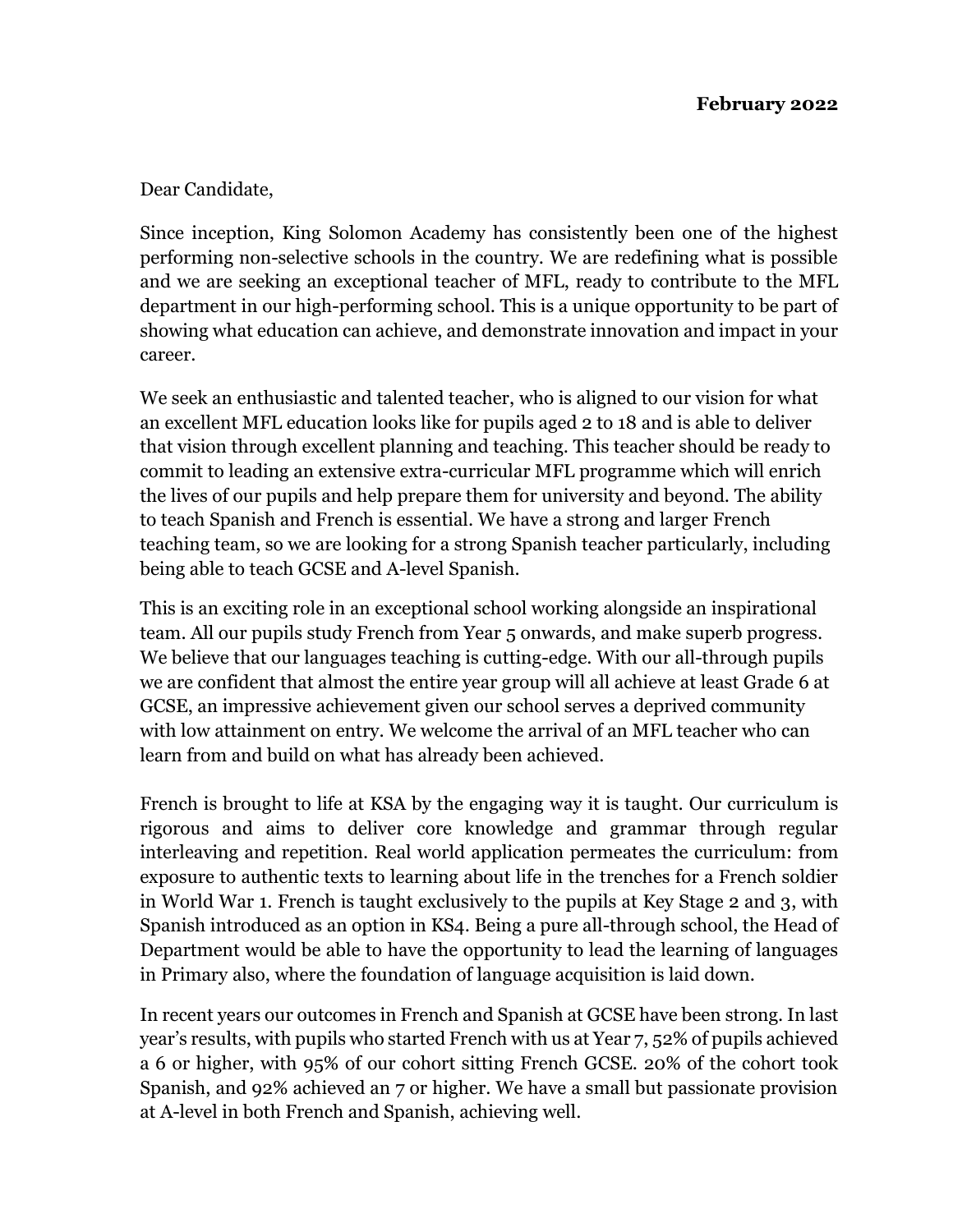To apply, and to see more information about the school and this role please visit [http://kingsolomonacademy.org/current-vacancies.](http://kingsolomonacademy.org/current-vacancies) The deadline is **11am** on **Monday 4th July** but we will review applications as they arrive**.** To discuss the role, please feel free to email the Principal's PA, Shaheen Riaz [\(s.riaz@kingsolomonacademy.org\)](mailto:s.riaz@kingsolomonacademy.org) or phone on 020 7563 6901.

We wish you the very best with your application,

**Max Haimendorf** Principal King Solomon Academy

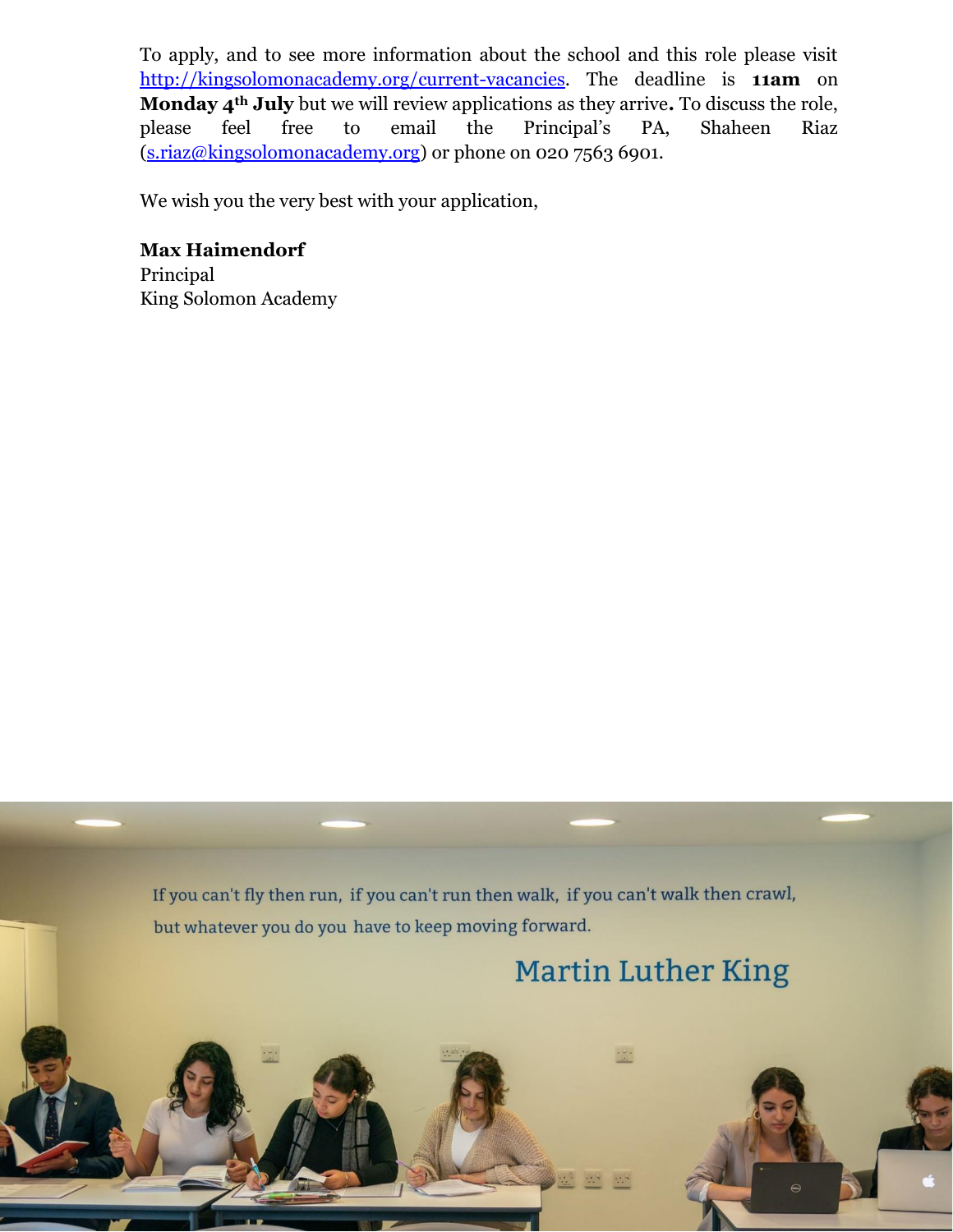#### **Principal**

Max Haimendorf graduated from Oxford and joined the first cohort of the Teach First programme, teaching Science in West London. Following work at Teach First central office he joined the consultants Oliver Wyman where he worked in finance strategy. Whilst there he wrote about the importance of small schools in Teach First's first Policy Paper, Lessons from the Front. In 2008 he was appointed as Secondary Headteacher of King Solomon Academy, starting the Secondary part of the school in September 2009. He has now led KSA through two outstanding Ofsted inspections and to achieve the highest GCSE results in the country for a non-selective school in 2015. He became all-through Principal of KSA and Executive Principal of Ark Paddington Green Primary Academy in September 2016. He was awarded an OBE for services to education in the Queen's Birthday Honours of 2020.



*"We are dedicated to doing whatever it takes to ensure each of our pupils has the chance to attend an academically rigorous university."*

#### **Vice Principal**

Siobhan Crompton graduated from the University of Cambridge with an BA in Modern and Medieval Languages and later completed a Masters' degree in Educational Leadership at The Institute of Education. She joined KSA in 2012 as a teacher and has since performed various roles in the school, including Head of All-Through MFL and Assistant Principal. She was made Vice Principal in September 2020 and leads on the curriculum and teaching and learning.

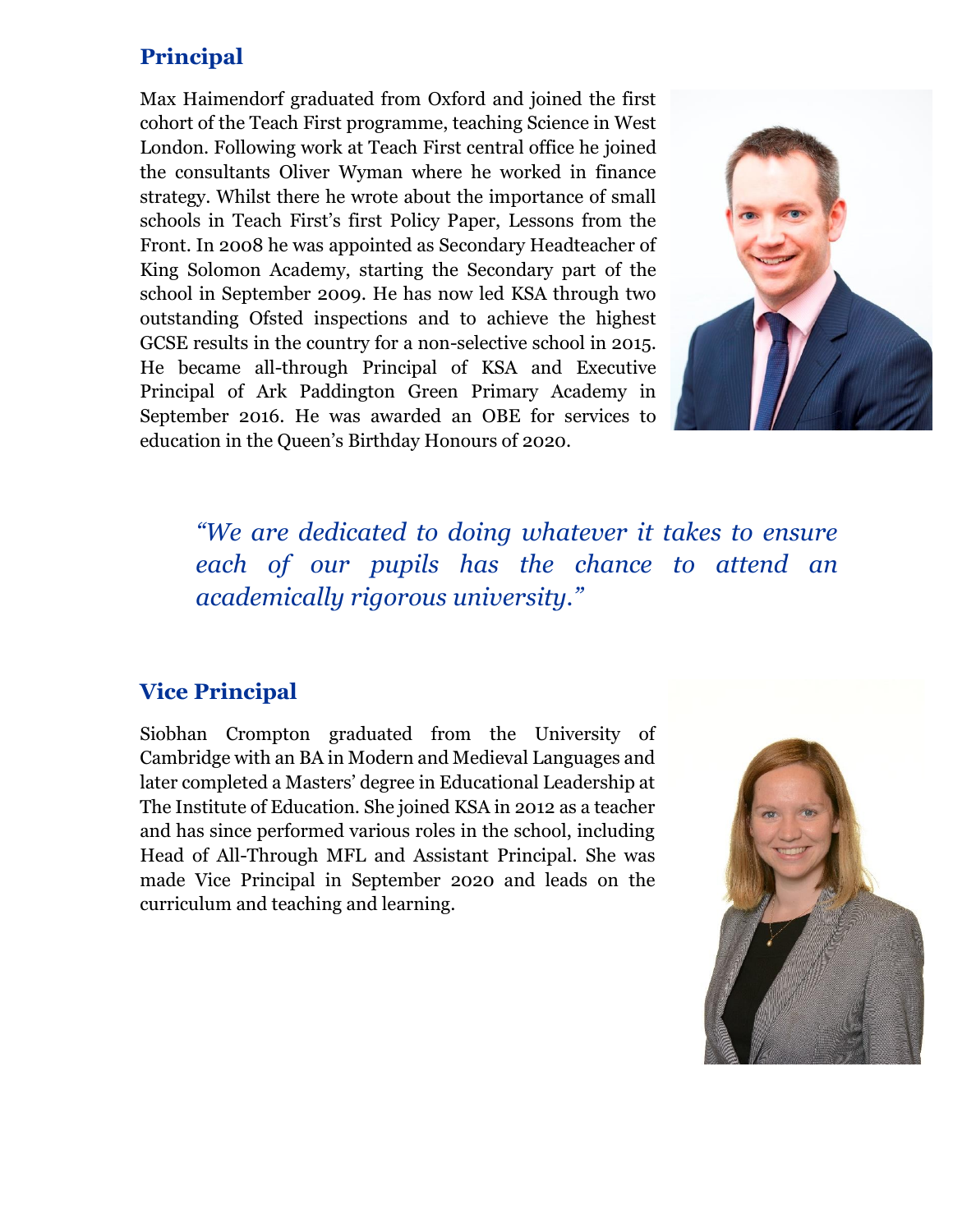# **Job Description: MFL Teacher (Spanish with French)**

**Start date**: September 2022 **Contract type:** Permanent **Salary:** Ark Mainscale or Upper Pay Spine (£32,960 - £52,976)

#### **The Role**

To provide outstanding teaching & learning to ensure exceptional progress of their students.

#### **Key responsibilities**

• Prepare, deliver and assess learning to a high standard, ensuring great outcomes.

• Provide a nurturing classroom and school environment that helps students to develop as learners

• Helping to maintain/establish discipline across the whole academy

• Contribute to the effective working of the Academy

#### **Outcomes and activities**

#### **Teaching and Learning**

• To teach engaging and effective lessons that motivate, inspire and transform pupil attainment.

• With direction from the Head of MFL, assist in the creation and development of challenging and innovative schemes of work which are inspiring for learners and teachers alike.

Use regular, measurable & significant assessments to monitor progress and set targets.

Respond accordingly to the results of such monitoring.

• Ensure that all students achieve at chronological age level or, if well below level, make significant and continuing progress towards achieving at level.

• Maintain regular and productive communication with parents, to report on progress, sanctions and rewards and all other communications.

• To develop an exciting and motivating extra-curricular and enrichment offer including university links, trips and residentials.

• For candidates who demonstrate that they are ready to do so, the opportunity to coach and develop other members of staff.

#### **Academy Culture**

• Help create a strong academy community, characterized by consistent, orderly, caring and respectful relationships

• Help develop a small school culture and ethos that is utterly committed to achievement

• Class teacher (teachers will usually be required to perform the role of form teacher / class teacher):

o Create and sustain a positive class culture

o Care for each pupil as an individual and ensure that they succeed academically and develop emotionally and socially

Hold each pupil to account in every aspect of their school life by maintaining frequent phone/email contact with parents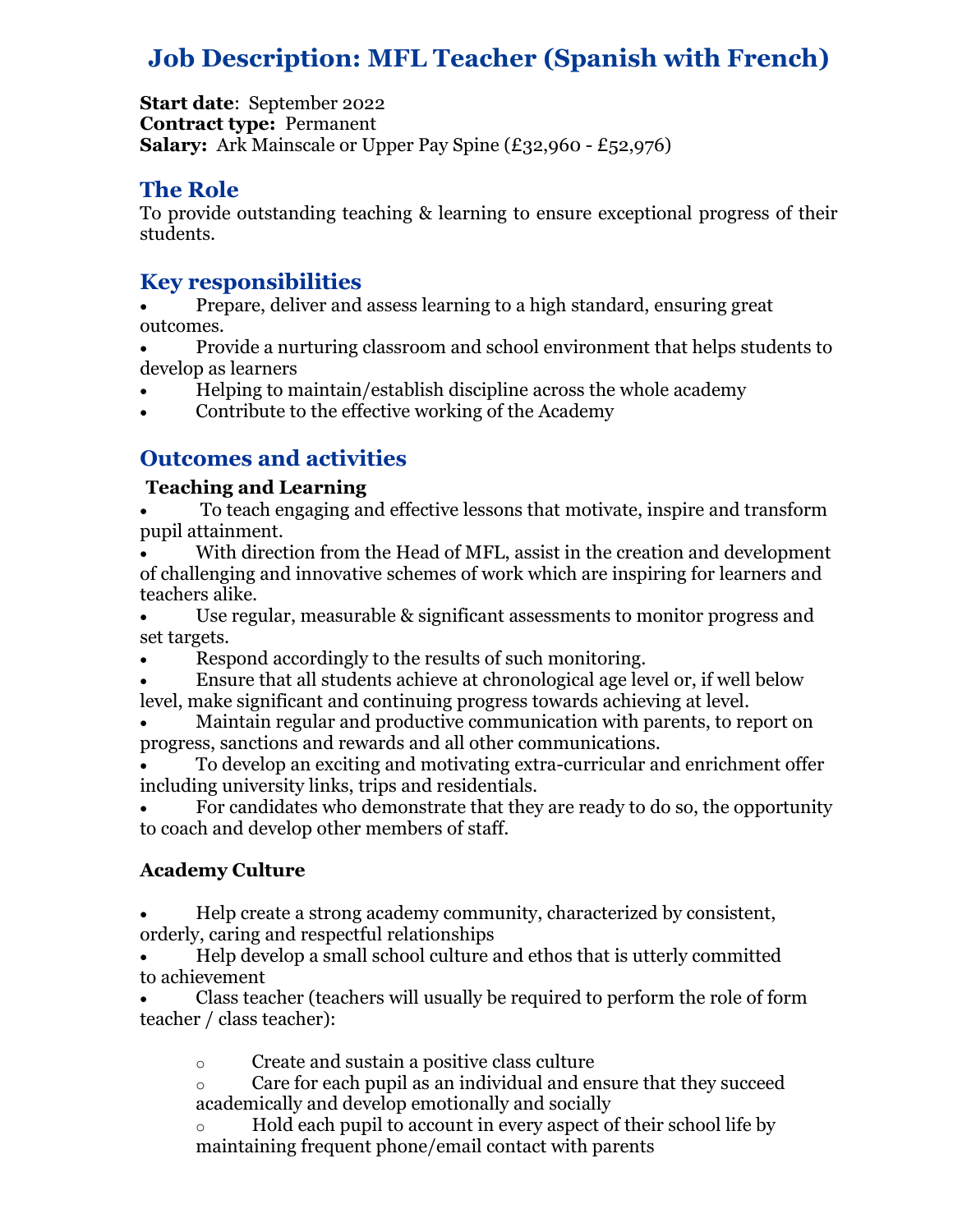#### **Other**

• Undertake other various responsibilities as directed by the Principal.

# **Person Specification: MFL Teacher (Spanish with French)**

#### **Qualification criteria**

- Qualified to degree level and above
- Oualified to teach in the UK
- Right to work in the UK

#### **Experience**

- Experience of raising attainment in a challenging classroom environment
- Experience teaching Spanish GCSE and A-level

#### **Skills and attributes**

We are looking for alignment to our KSA values or at the very least, a candidate's clear, demonstrable capacity to develop them:

#### **"Aiming high"**

- Evidence of sustained impact in middle leadership
- Prepares for success with excellent organisational skills
- Works hard to achieve goals
- Never gives up on ourselves, our teammates or our mission
- Willingness to play a full part in school life and go above and beyond to ensure success
	- High energy and driven by a 'whatever it takes' attitude.

#### **"Working together"**

- Works effectively as part of a team
- Seeks out opportunities to build on own and others' strengths and helps others to be better through a culture of clear, kind feedback
	- Makes a strong contribution to assessments and child-led planning

#### **"Being kind"**

- Able to create a safe, happy and successful environment for everyone in our community
	- Shows gratitude
	- Takes care of others
	- Exhibits pride in achievements of self and others

#### **"Leading the way"**

- Has a passion for working with children
- Is a positive role model to others
- Is brave
- Shows initiative
- Feels passionate about creating a better future.

#### **Other**

This post is subject to an enhanced DBS check.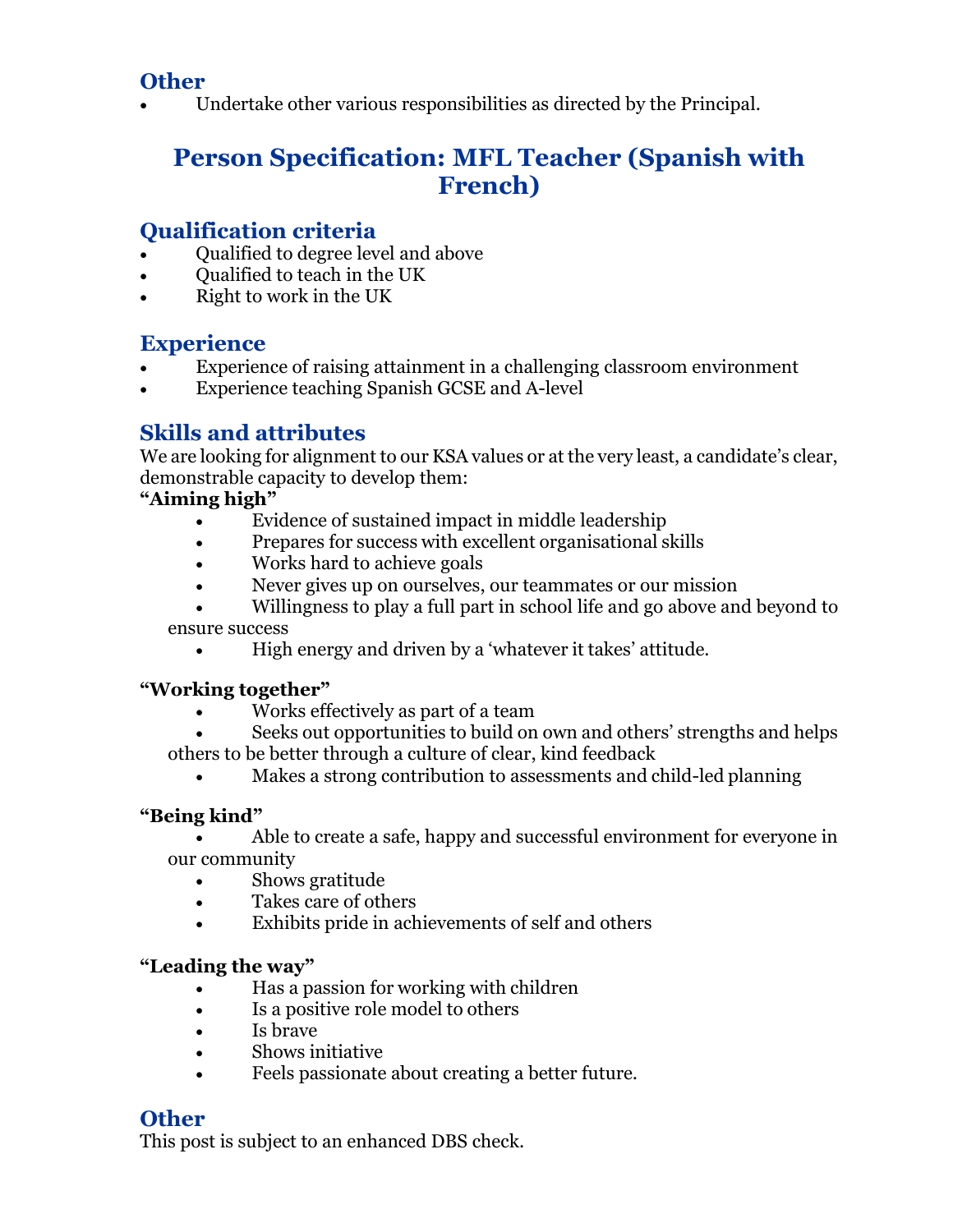# **Positive Action and inclusive recruitment at KSA**

We are keen to bring new perspectives and backgrounds into our school to build a diversity of thinking so that we can build the best school possible. Following and analysis of our teaching body, we are actively welcoming qualified candidates from Black and Ethnic Minorities, as they are currently under-represented amongst our teachers. This is particularly important given the diverse community we serve.

We want to make applying to and working at King Solomon Academy as inclusive as possible, and have a variety of systems in place to ensure that our approach is as fair and open as possible:

- Transparent application procedure, including a well signposted interview day, which tells candidates how they will be assessed and how they can prepare
- 'Blind' screening of applications, discounting identifying characteristics when shortlisting, in pairs
- Diversity and Inclusion training for senior leaders involved in recruitment
- Interview processes which include a range of leaders to avoid any individual bias
- Discussion with the Staff Working Group (staff consultative body) to ensure the recruitment process is inclusive.

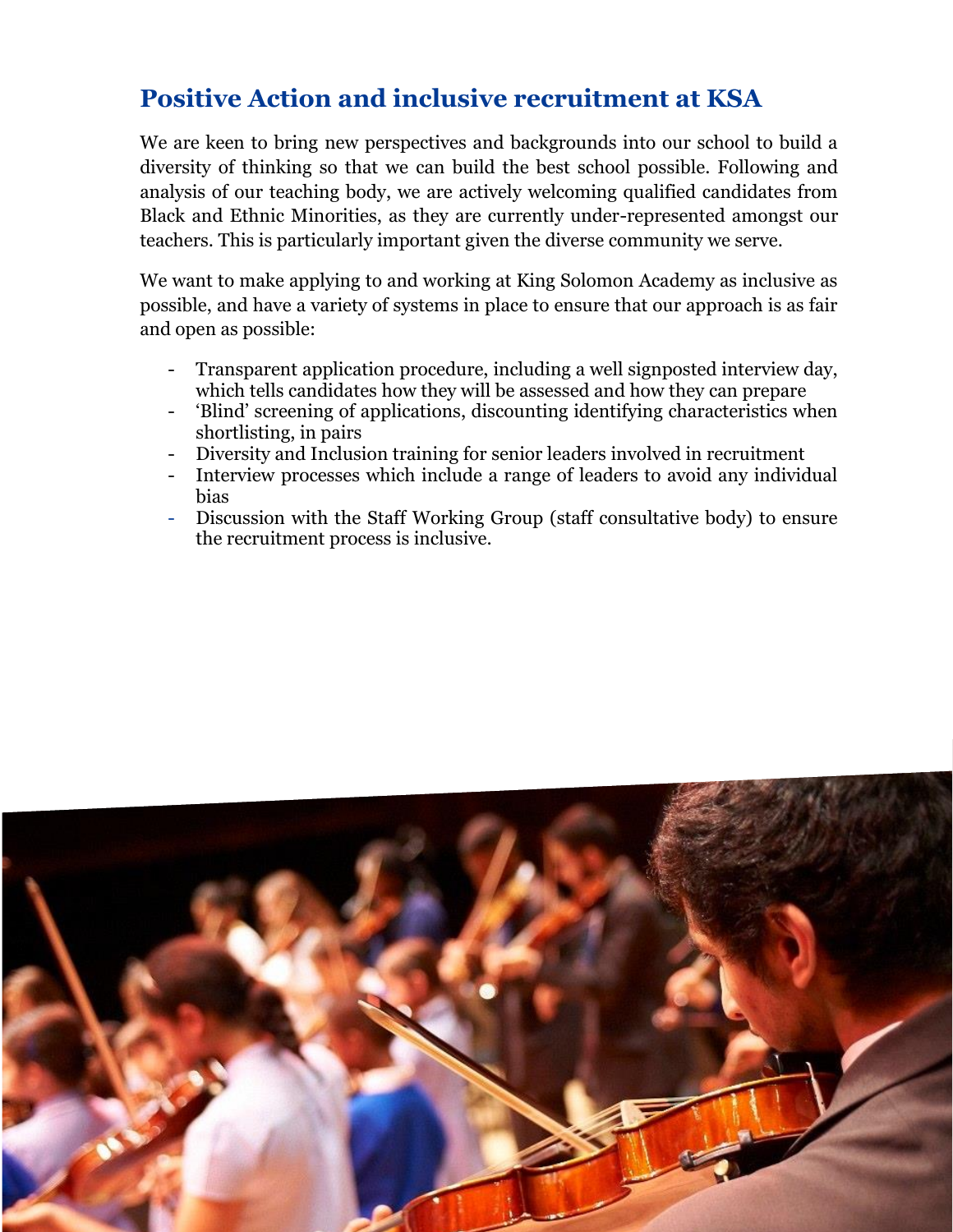# **Being part of the Ark network**

Ark is an international charity, transforming lives through education. We exist to make sure that every child, regardless of background, has access to a great education and real choices in life.

We know that great schools need great teachers, which is why we offer you the very best training and support at every stage of your career - from starting out as a trainee to running your own school.

Our highly-successful network of 39 schools educates over 20,000 students across Birmingham, Hastings, London and Portsmouth. They are achieving some of the best results in the country despite being largely in areas of historic academic underachievement.

Ark schools prioritise six key principles: high expectations; excellent teaching; exemplary behaviour; depth before breadth; more time for learning; knowing every child.

Ark invests significantly in a number of professional development programmes which complement academy level training:

- The Ark training menu: we have developed a bespoke training menu, which is accessible by all staff in the network offering a wide range of training modules to staff in all roles
- Network support: schools share CPD, allowing us to share best practice and role specific training across the network, facilitated by in-school and central staff
- Ark staff receive 10 training days each year rather than five.

#### *Ark runs a number of additional programmes, including:*

- Leading Impact for senior leadership development
- Lead Teachers, aimed at developing the skills of outstanding teachers to improve performance of other teachers
- Outstanding Teachers, aimed at good teachers aiming to improve and embed outstanding practice
- SEN training for new to role and established SENCos
- New Teacher induction

Ark is at the forefront of changing education society through education. We run Initial Teacher Training through School Direct and we co-founded the Future Leaders and Teaching Leaders development programmes and offer teachers and